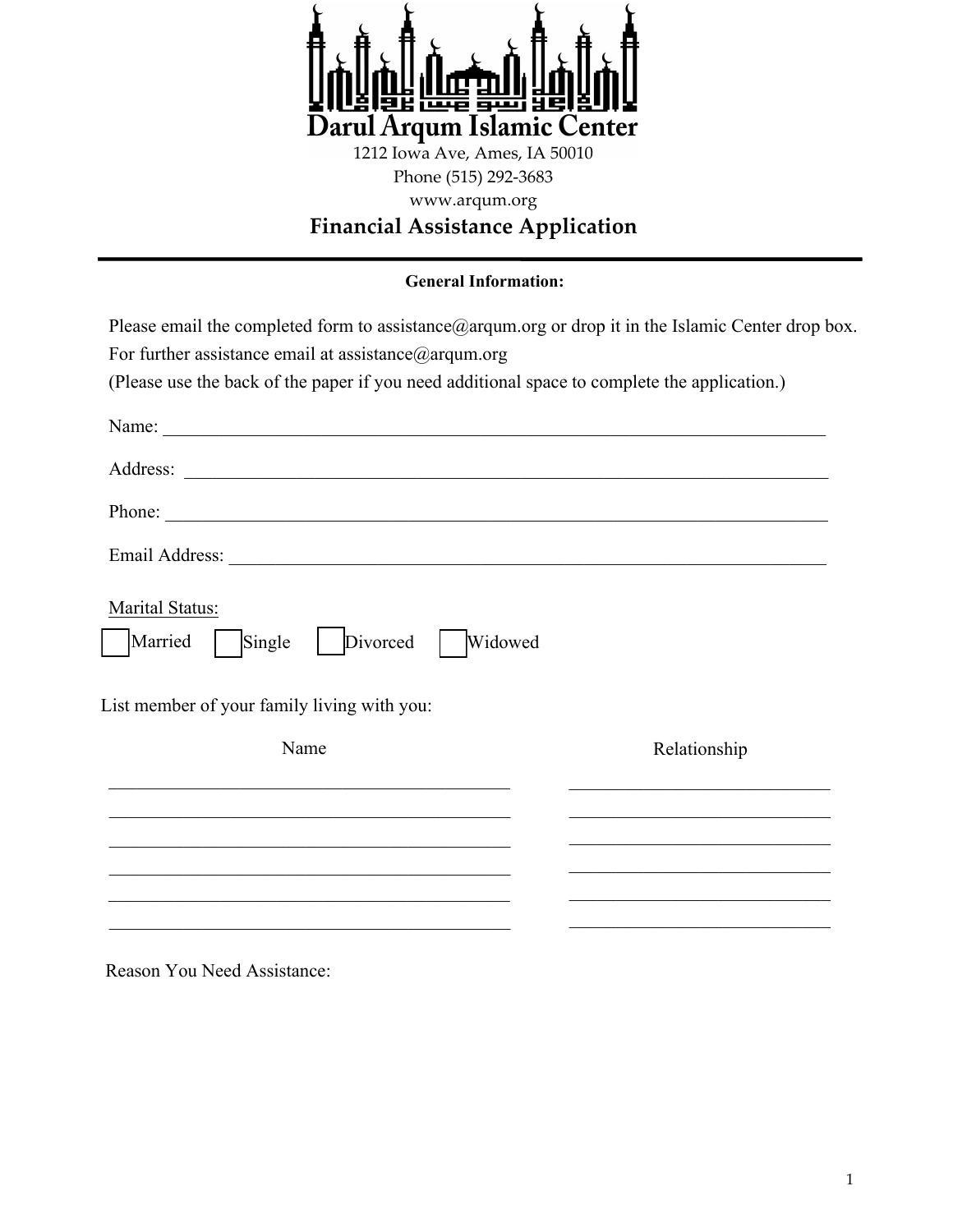## **Monthly Income & Expense:**

Kindly list your current sources of income. Include all grants and assitance you may be getting from local, state, or federal government. Also include any assistance from another other agency or non-profit organization.

| <b>Sources of Income</b>    | <b>Monthly Amount</b> |
|-----------------------------|-----------------------|
|                             |                       |
|                             |                       |
|                             |                       |
|                             |                       |
|                             |                       |
| <b>Total Monthly Income</b> |                       |

| <b>Expenses</b>              | <b>Monthly Amount</b> |
|------------------------------|-----------------------|
|                              |                       |
|                              |                       |
|                              |                       |
|                              |                       |
|                              |                       |
|                              |                       |
|                              |                       |
|                              |                       |
|                              |                       |
|                              |                       |
|                              |                       |
| <b>Total Monthly Expense</b> |                       |

| Amount of assistance you need: \$                                                                  |       |
|----------------------------------------------------------------------------------------------------|-------|
| How often you need assistance: $\vert$ $\vert$ One Time $\vert$ $\vert$ Monthly – How many months: |       |
| <b>Application Signature:</b>                                                                      | Date: |
| Printed Name:                                                                                      |       |